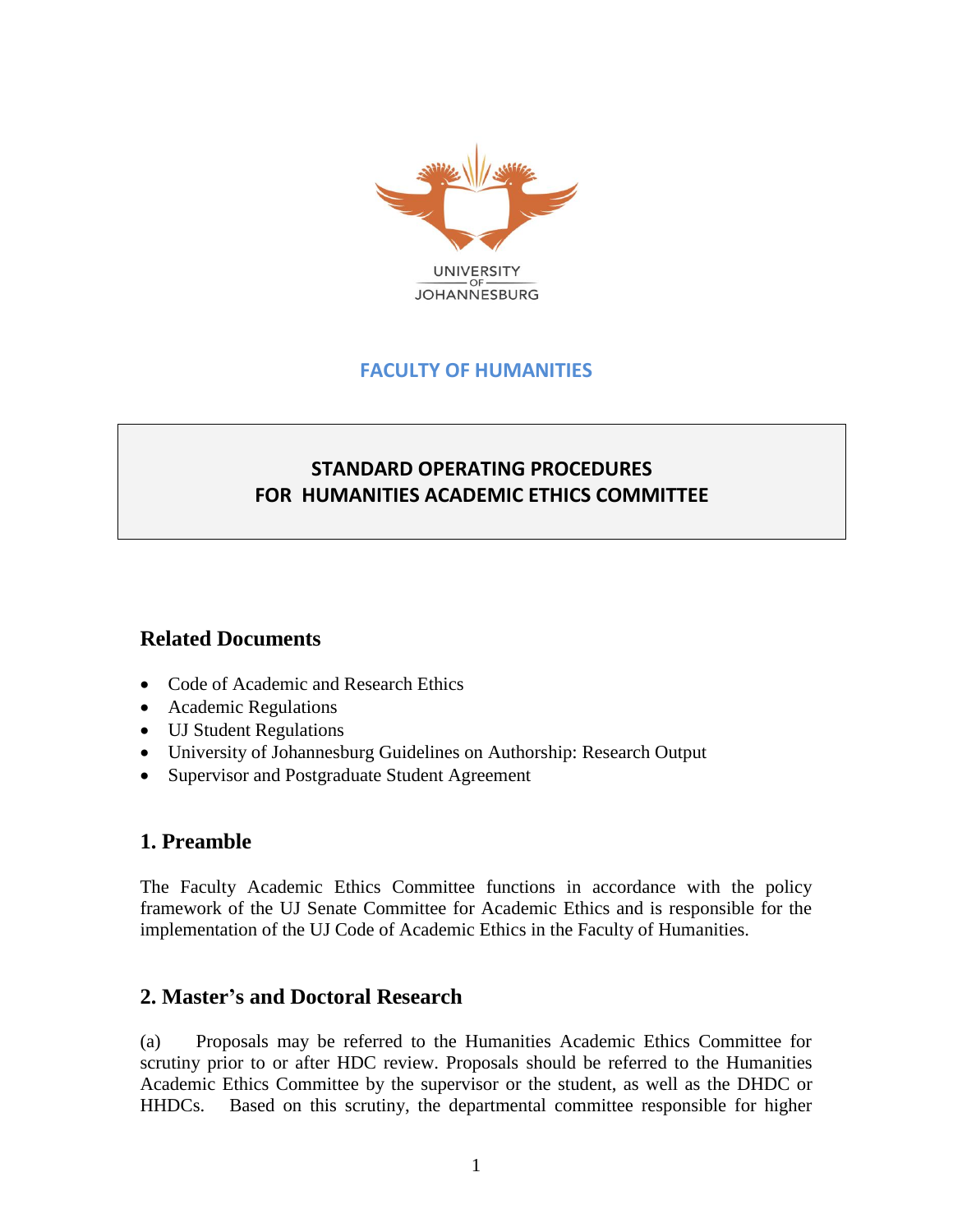degrees will determine which proposals need to be accompanied by a completed 'Research Ethics Protocol' form before or after submitting these proposals to the Faculty HDC.

Masters and Doctoral proposals may be referred to the Humanities Academic Ethics Committee by the student, supervisor, Departmental Higher Degrees Committee (or equivalent) or Humanities Higher Degrees Committees (HHDCs), before or after the proposal is reviewed by the HHDC.

All Masters and Doctoral proposals undergo scrutiny and clearance in regard to considerations of research ethics. The HHDCs routinely assess whether proposals have complex ethical implications. The HHDCs provide ethical approval to studies that do not have complex ethical implications. Proposals that are judged by the HHDC to have complex ethical implications are referred to the Humanities Academic Ethics Committee for a full ethical review. In such cases, HHDC acceptance of a proposal is dependent on ethics approval.

Proposals that involve the following are routinely referred to the Humanities Academic Ethics Committee:

- 1. Children (people under the age of 18 years).
- 2. Other vulnerable groups (e.g. prisoners, sex workers).
- 3. An intervention (e.g. a therapeutic procedure).
- 4. UJ students or staff.

The supervisor or student is responsible for the electronic submission of the application to the Humanities Academic Ethics Committee, including the following documentation:

- A cover letter
- The research proposal on the current Faculty template that has or will be submitted to the Humanities Higher Degrees Committee
- A completed 'Research Ethics Protocol' form

Once the Humanities Academic Ethics Committee has reviewed the relevant documentation, the Chairperson of the Humanities Academic Ethics Committee will inform the following persons of the outcome: The relevant HHDC chairperson, and the supervisor/promoter of the relevant master's or doctoral candidate.

(b) In cases where specific documentation / letters of ethical clearance are required (e.g. in order for a student to gain access to respondents), such cases can be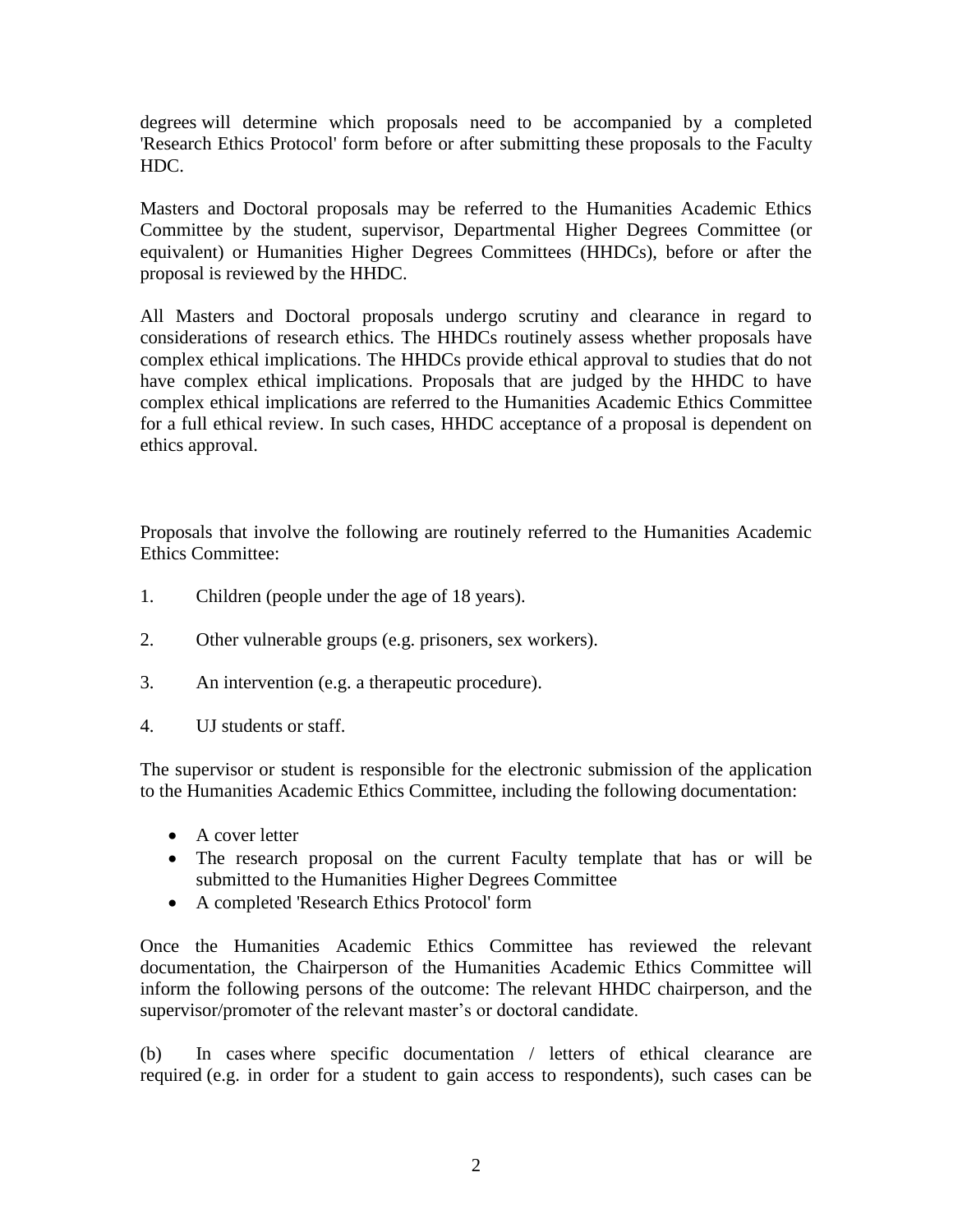electronically referred to the chair of the Humanities Academic Ethics Committee, via the office of the supervisor. The following documentation must be submitted:

- A cover letter
- The research proposal approved by the relevant Faculty Higher Degrees Committee
- A completed 'Research Ethics Protocol' form

# **3. Honours Research Projects**

(a) In the case of honours individual and/or group research projects, the function of monitoring the ethical standing of research proposals and granting ethical clearance is delegated to the relevant department. The department will determine which honours research proposals need to be referred to the Humanities Academic Ethics Committee for further scrutiny. Such referral is done by the relevant departmental chairperson as indicated in the Charter for Humanities Academic Ethics Committee, point 4.2 (b). In such cases the following documentation must be submitted to the office of the chair of the Humanities Academic Ethics Committee:

- A cover letter
- The research proposal indicating name, department, title or research, literature review / context, goals, methodology, ethical consideration, and references (about 5 pages)
- A completed 'Research Ethics Protocol' form

(b) In cases where specific documentation/letters of ethical clearance are required (e.g. in order to gain access to respondents), such cases can be referred to the chair of the Faculty Ethics Committee, via the office of the supervisor / honours course coordinator. The following documentation must be electronically submitted:

- A cover letter
- The research proposal indicating name, department, title of research, literature review / context, goals, methodology, ethical consideration, and references (about 5 pages)
- A completed 'Research Ethics Protocol' form

### **4. Research Projects: Members of Staff**

All staff members embarking on a specific research project are expected, in the spirit of academic integrity and social justice, to ensure that the standard practice of ethical